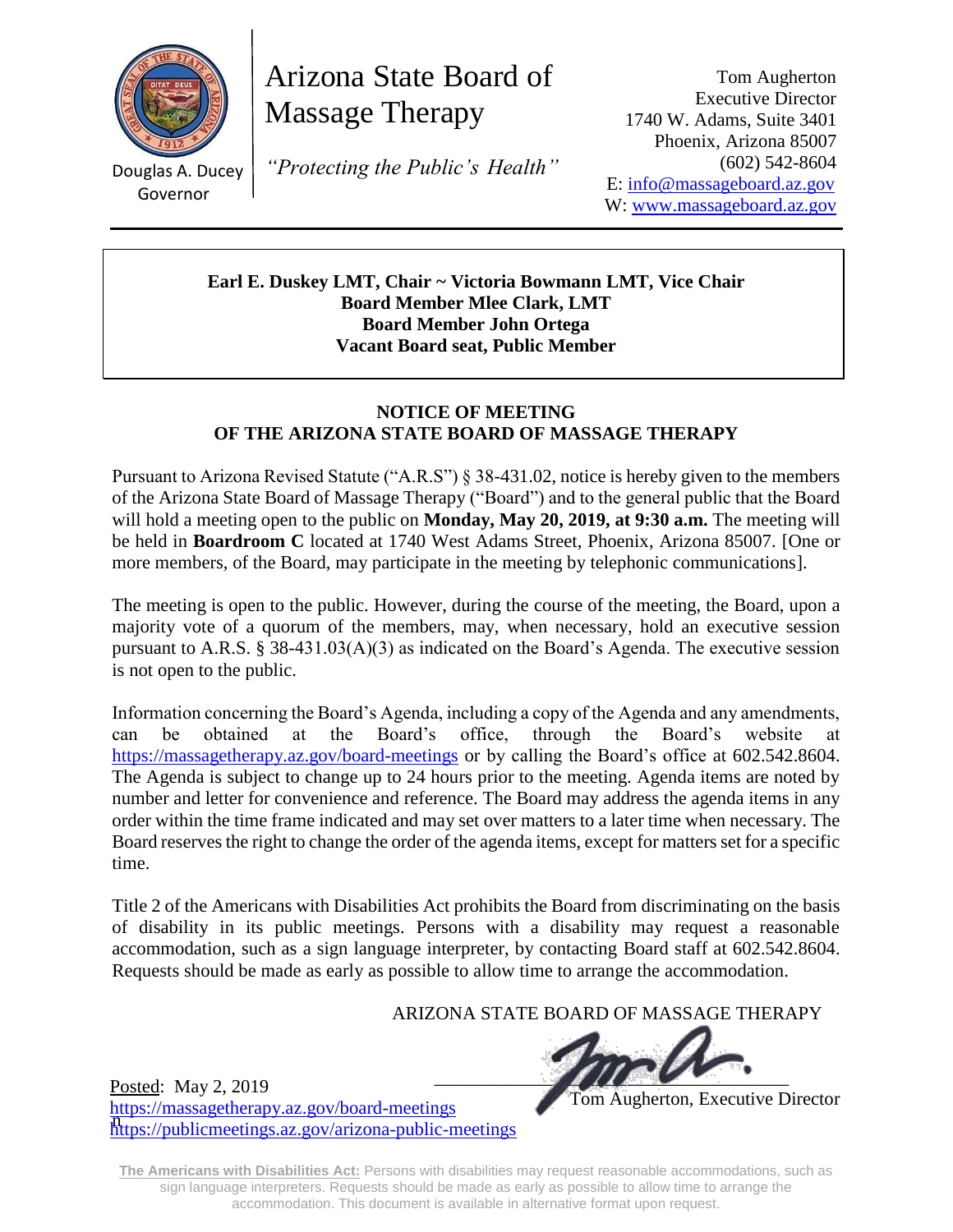

Arizona State Board of Massage Therapy

and the state Governor

Douglas A. Ducey  *"Protecting the Public's Health"*

Tom Augherton Executive Director 1740 W. Adams, Suite 3401 Phoenix, Arizona 85007 Office: (602) 542-8604 E: info@massageboard.az.gov W: www.massageboard.az.gov

**Industry Board Members Earl E. Duskey LMT, Chair ~ Victoria Bowmann LMT, Vice Chair; Mlee Clark, LMT Public Board Member John Ortega Vacant Public Board Member** 

# **May 20, 2019 Board Meeting Agenda**

Board Room #C, 1740 W. Adams Street, Phoenix, Arizona 85007

**NOTE:** The Chair of the Arizona State Board of Massage reserves the right to change the order of items published on this agenda, except for public hearings set for a specific time.

During the Board meeting, and upon a vote of the majority of a quorum, the Board may go into Executive Session to obtain legal advice from the Board's attorney(s) pursuant to Arizona Revised Statute ("A.R.S.") § 38-431.03(A)(3) on any items listed on the agenda. All meeting attendees whose presence is not required in an executive session may remain in the board meeting room when the Board withdraws to chambers for an executive session. Any and all legal action will only take place in open session.

# **I. CALL TO ORDER**

# **II. ROLL CALL**

## **III. CALL TO THE PUBLIC**

Pursuant to A.R.S. § 38-431.01(H), the Board may make an open call to the public during a public meeting, subject to reasonable time, place and manner restrictions, to allow individuals to address the public body on any issue within the jurisdiction of the public body. However, members of the Board are not allowed to discuss or take legal action on matters raised during an open call to the public unless the matters are properly noticed for discussion and legal action. The Board, however, may ask staff to review a matter or may ask that a matter be put on a future agenda. *(Information detailing the "Call to the Public" is provided for attendees at the rear of the Board room, as well as copies of the Board agenda).* 

# **IV. DECLARATION OF CONFLICTS OF INTEREST – A.R.S. § 38-503**

**The Americans with Disabilities Act:** Persons with disabilities may request reasonable accommodations, such as sign language interpreters. Requests should be made as early as possible to allow time to arrange the accommodation. This document is available in alternative format upon request.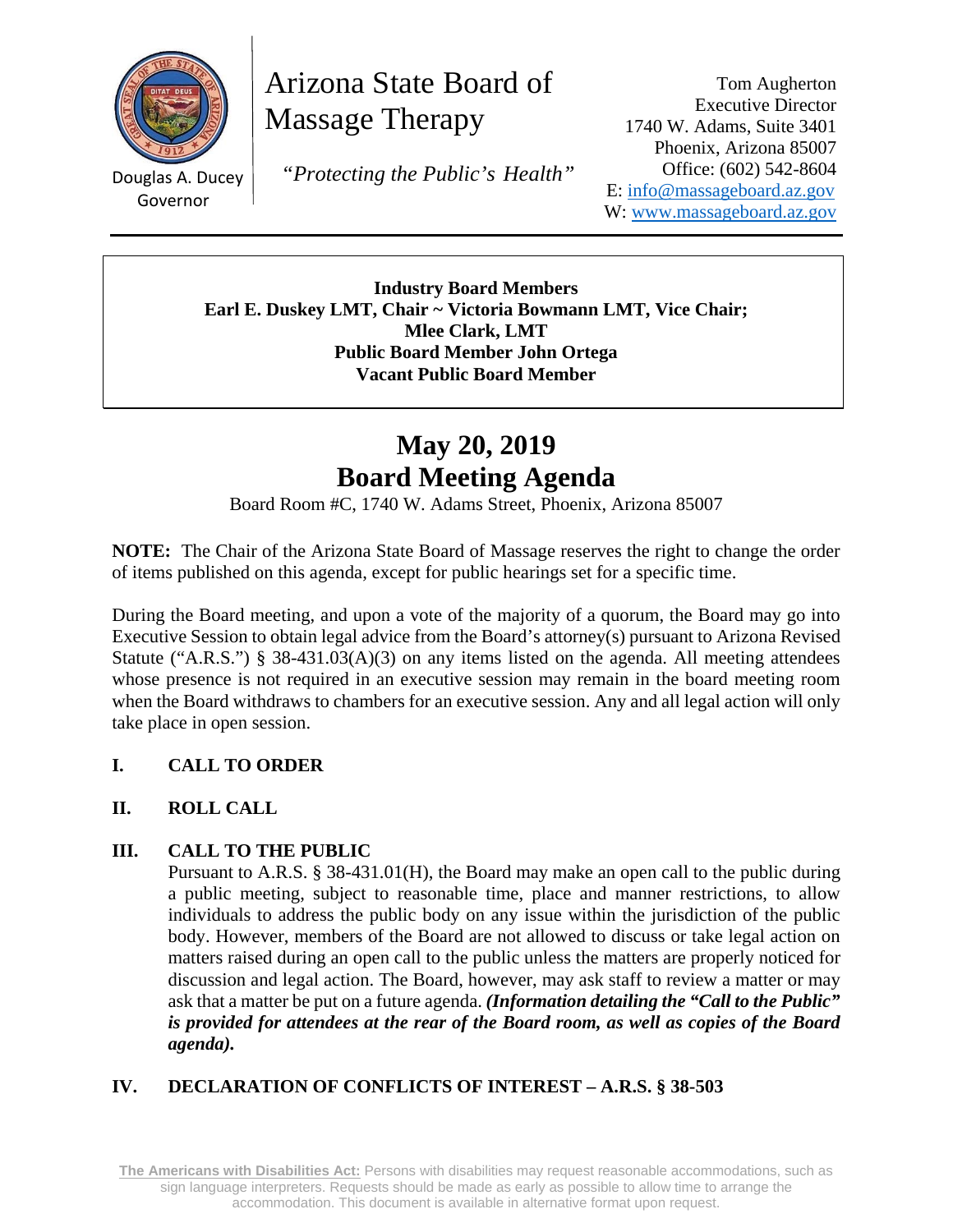#### **V. REVIEW, DISCUSSION AND POSSIBLE ACTION ON BOARD MEETING MINUTES**

A. Discussion and approval of the Open Session Minutes from the April 29, 2019 board meeting.

### **VI. ITEMS FOR BOARD REVIEW, DISCUSSION AND POSSIBLE ACTION**

Upon a vote of the majority of a quorum, the Board may go into executive session, pursuant to A.R.S. § 38-431.03(A)(2) to discuss or consider records exempt, by law, from public inspection, including the receipt and discussion of information or testimony that is specifically required to be maintained as confidential by state or federal law.

A. Formal Hearing(s)

Pursuant to A.R.S. § 32-4254, the Board will hold a formal hearing to review, discuss and take possible action for the following file(s):

1. File No. 19-133; Dominguez, Phillip

#### B. Formal Interview(s)

Pursuant to A.R.S. § 32-4254, the Board will hold a formal interview to review, discuss and take possible action for the following file(s):

1. File No. 19-145; Kamae, Christopher

#### C. Investigative Review File(s)

Board to review, discuss and take possible action on investigation files.

- 1. File No. 19-156; Wolgan, Jayne
- 2. File No. 19-163; Houseal, Gabriel
- D. License Application(s) for Arizona Massage Therapy License(s) Board to review and discuss the license applications pursuant to A.R.S. §§ 32-4222 & 32-4223 and A.A.C. R4-15-201 & R4-15-203, and may vote to take action on the following applicants:
	- 1. Duncan, Kristin

## **VII. PROPOSED 2020 BOARD LEGISLATIVE PACKAGE**

Board to continue review of potential proposed changes to statutes for submission to the 2020 Second Regular Session of the  $54<sup>th</sup>$  Arizona Legislature.

A. Proposed Board legislative package;  $1<sup>st</sup>$  draft from 2018 informal committee

## **VIII. EXECUTIVE DIRECTOR'S REPORT**

Executive Director to provide an update and/or summary on the following items: the listed items are subject to Board discussion and may result in action by the Board.

- A. Budget Update
- B. Agency Operations

## **IX. SUMMARY OF CURRENT EVENTS**

By law, the summary of current events is limited to summarizing recent occurrences. The Board cannot propose, discuss, deliberate or take legal action on any matter in the summary unless the specific matter is properly noticed for legal action.